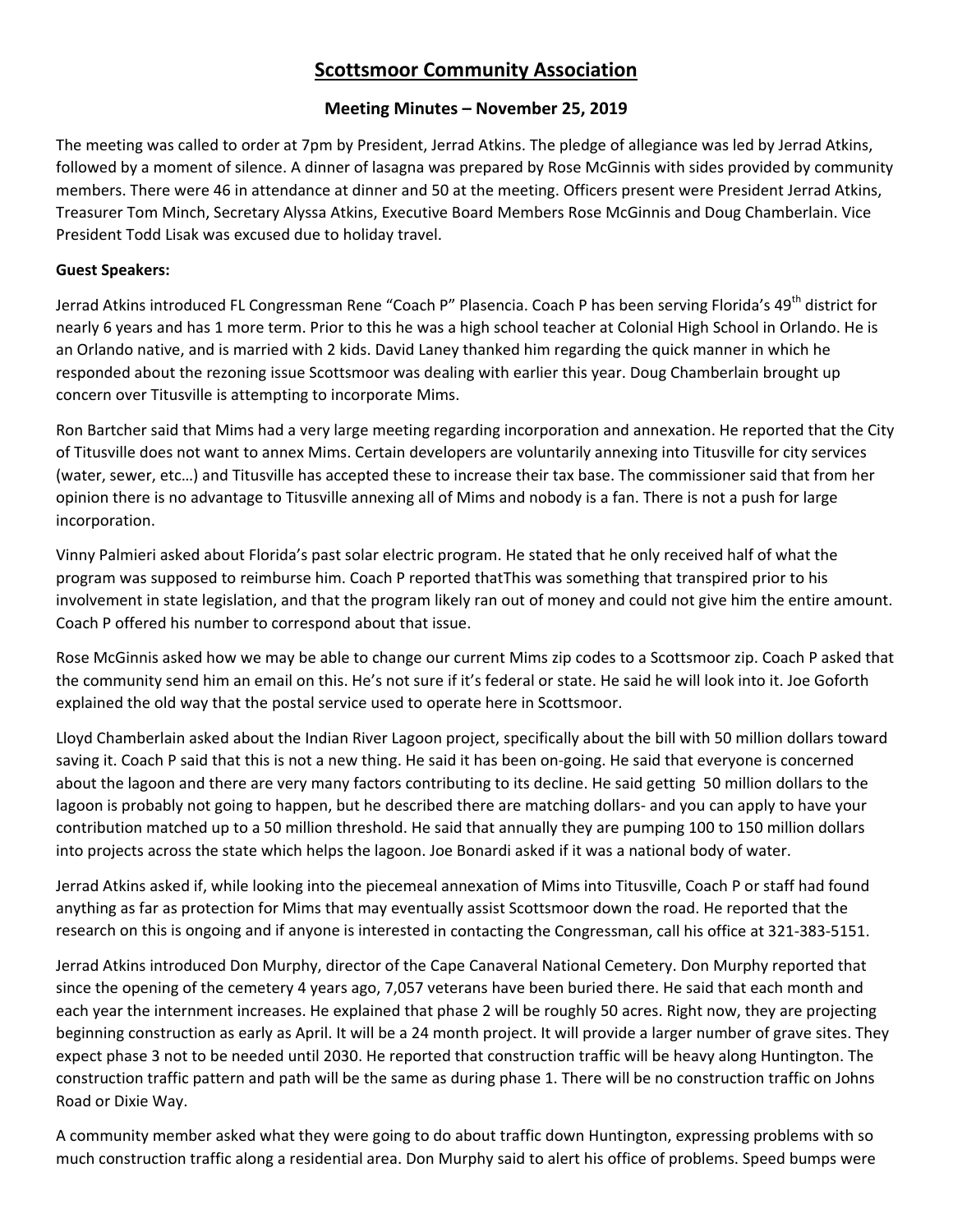brought up. Don Murphy offered to come back once the construction has begun, and to bring decision makers and those that oversee construction workers that can make a difference so that something can be done. Ron Prudhomme asked if this was a federal contract through the VA. He asked where they can go to voice their concerns, and could Don Murphy provide the contact to who is managing the solicitation. Don said yes of course he can notify a member of the board when that happens. Solicitation number was requested. Lloyd Chamberlain said the sheriff's office rents out officers for \$30 per hour and suggested maybe they could work that in. Joe Goforth expressed that cemetery itself is fantastic and beautifully laid out. Doug Chamberlain asked why the front of the cemetery was dark. He explained that the lights were out of order and were being repaired.

Jerrad Atkins announced that the DAV is raffling off an AR15 and if anyone wants tickets, get with one of their volunteers for more info.

**Approval of Minutes:** A motion was made to approve October's meeting minutes by Rose McGinnis. It was seconded by Arlene Chamberlain. The motion passed.

**Treasurer's Report:** Tom Minch reported that the Beginning bank account balance on 10/29/19 was \$7,718.92 and the ending balance on 11/25/19 was 7,956.11. A motion to approve the report was made by Joe Goforth. It was seconded by Cheryl Ann Barnes. The motion passed.

**Meeting Hall:** Jerrad Atkins reported that the meeting hall attendance for the month was 140.

#### **Public Relations:** None.

**Membership:** Tom Minch reported that there was 1 more member this month with 140 members for year‐end. He said he will begin collecting dues for 2020 after the New Year.

**Mims Report:** Ron Bartcher reported that there was not a Mims community meeting. He reported that the old Nevins Citrus Packing House is redeveloping into a wedding venue. He is hoping to have the New Owners come to the Mims meeting in January. He said there is nothing new at the Mims/Scottsmoor Public Library, but the next sale will be in the first first week of March.

**Parks and Rec:** Arnie Benson reported that Parrish Park at Titusville is going to be fixed up nicely and the plans were approved it at their meeting. The November meeting was the last meeting of the year.

Arnie Benson reported on the elections for 2020 and utilization of the hall for their purposes. The Presidential Preference will be on March  $16^{th}$  (setup day) and March  $17^{th}$  (election day). He said that the Primary Election is going to be August 17<sup>th</sup> (setup day) and August 18<sup>th</sup> (election day). And finally that the General Election will be November 2<sup>nd</sup> (setup day) and November  $3^{rd}$  (election day). He requested volunteers.

**Special Events:** Rose McGinnis and Alyssa Atkins reported on the Thanksgiving lunch. Rose said there will be around 20 people in attendance and the meal will begin at 1:30pm.

**Christmas Party/parade:** Rose Mcginnis said that the membership never voted on the party, only on the parade. She explained that the parade and party would now be on different days. She expressed that we should keep the parade on the original day of the December  $29<sup>th</sup>$ , which keeps the Christmas party and parade on the same weekend as traditionally held . She reported that the meal would be at at 5pm for the Christmas party on December 28, 2019 and the parade would be held December  $29<sup>th</sup>$  at 3pm.

# **\*\*\*Note\*\*\* Since there was an improper motion during the October membership meeting, the Christmas parade will be held on the original date of 12/29.**

**Prize Committee:** October's raffle winner was present for the meeting and was introduced and congratulated. He and his wife became members, Wayne and Jerie Pennington. The TV raffle for November raised \$695, with a total profit \$378. The new raffle prize was introduced. It was a fishing kayak and paddle, with a prize value of \$550.